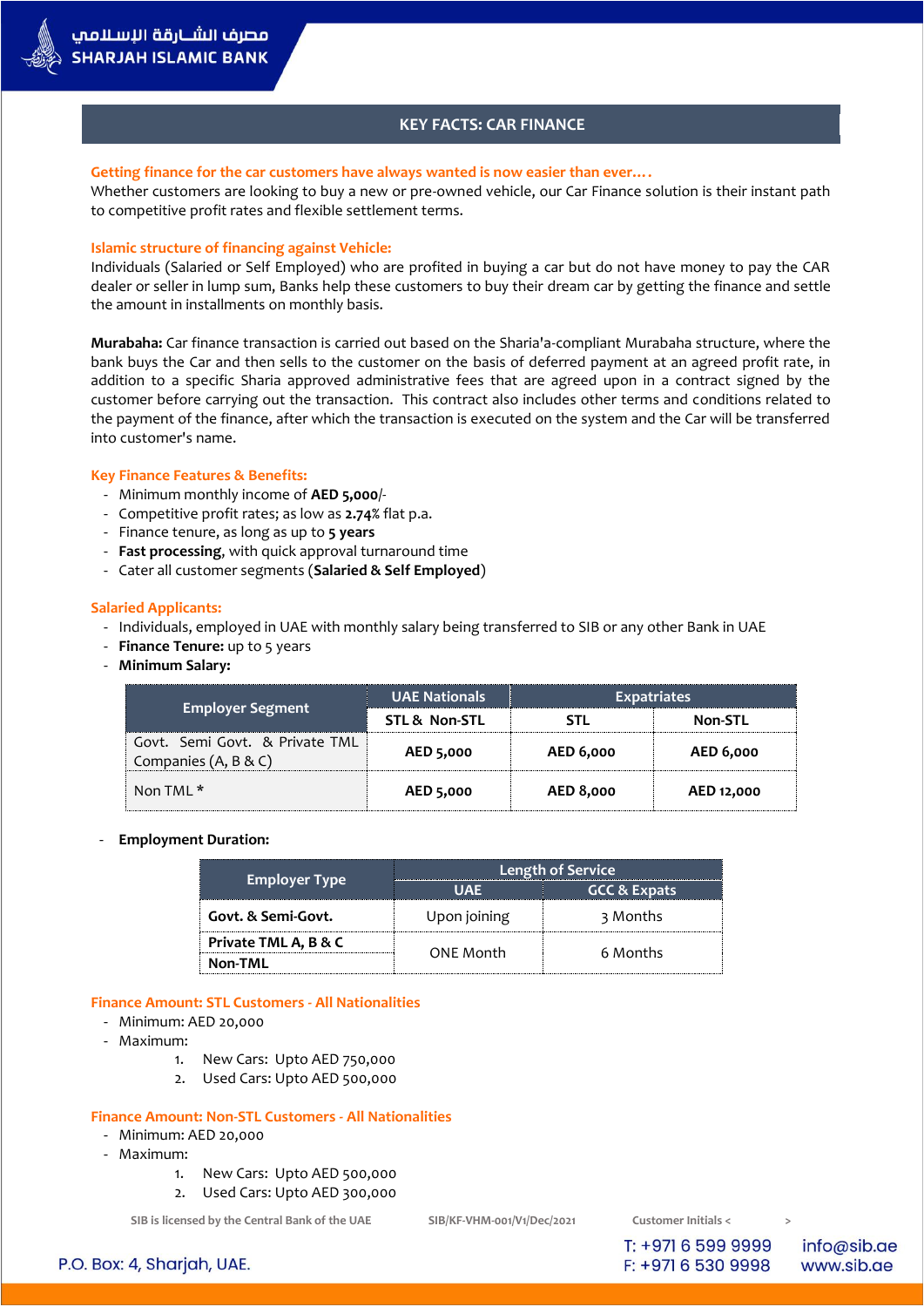

### **Down Payment:**

| Down Payments – Salaried Applicants |                        |            |                              |                           |
|-------------------------------------|------------------------|------------|------------------------------|---------------------------|
| Car Type                            | <b>UAE SIB</b><br>STI. | Expat. SIB | <b>UAE</b><br><b>Non-STL</b> | <b>Expat</b><br>Non - STL |
| New & Used Car Cat. A               | ാറ%                    | ാറ%        | ാറ%                          | 20%                       |
| New & Used Car Cat. B               | ാറ%                    | 25%        | 25%                          | 30%                       |
| New & Used Car Cat. C               | 25%                    | 30%        | 25%                          | 40%                       |

#### **Self Employed Applicants:**

- **Individuals, Minimum Income From Business in the UAE:**
- o Average Net Profit: AED 10,000 per month or
- o 40% of the minimum average monthly credit of AED 50,000

### **Length of Business:**

- **1. SIB Relationship** UAE Nationals / GCC & Expatriates:
- One Year in Business
- **2. Non – SIB Relationship -** UAE Nationals / GCC & Expatriates:
- Two Years in Business

## **Finance Amount:**

## **1. UAE Nationals**

- Minimum: AED 20,000
- Maximum: Max 500,000

## **2. GCC & Expatriates**

- Minimum: AED 20,000
- Maximum: The maximum finance amount is as follows:
	- a) Length of Business: 2 to 5 Years Upto AED 200,000
		- b) Length of Business Above 5 Years Upto AED 400,000

#### **Down Payment:**

| Down Payments - Self-Employed    |                |                                         |                                    |
|----------------------------------|----------------|-----------------------------------------|------------------------------------|
| <b>Car Type</b>                  | <b>UAE-SIB</b> | Expat.-SIB<br>Relationship Relationship | $UAF -$<br>Non-SIB<br>Relationship |
| New & Used Car Cat. A            | ാറ%            | ാറ%                                     | 25%                                |
| New & Used Car Cat. B            | 30%            | ≳∩?                                     | 30%                                |
| New & ** Used Car Cat. C         | ⊿റ%            | ⊿ ∩%                                    |                                    |
| *New Light Commercial Vehicle    | 25%            |                                         |                                    |
| ** Used Light Commercial Vehicle | ≳∩?            |                                         |                                    |

#### **Notes:**

- \* All other than Chinese brands. All New Chinese Commercial Vehicles minimum Down-payment 40%
- \*\* Chinese used Vehicles not allowed to finance

# **Key Basic Documentation Requirement: Salaried Applicants**

- Application form duly singed by customer
- Valid UAE National ID and passport showing the residence visa
- Current dated Salary certificate or Salary Transfer letter
- Bank statement for 3 months showing 3 salaries
- New Car Quotation from the Dealer OR Used / Old Car Evaluation Report

**SIB is licensed by the Central Bank of the UAE SIB/KF-VHM-001/V1/Dec/2021 Customer Initials < >**

T: +971 6 599 9999 F: +971 6 530 9998

info@sib.ae www.sib.ae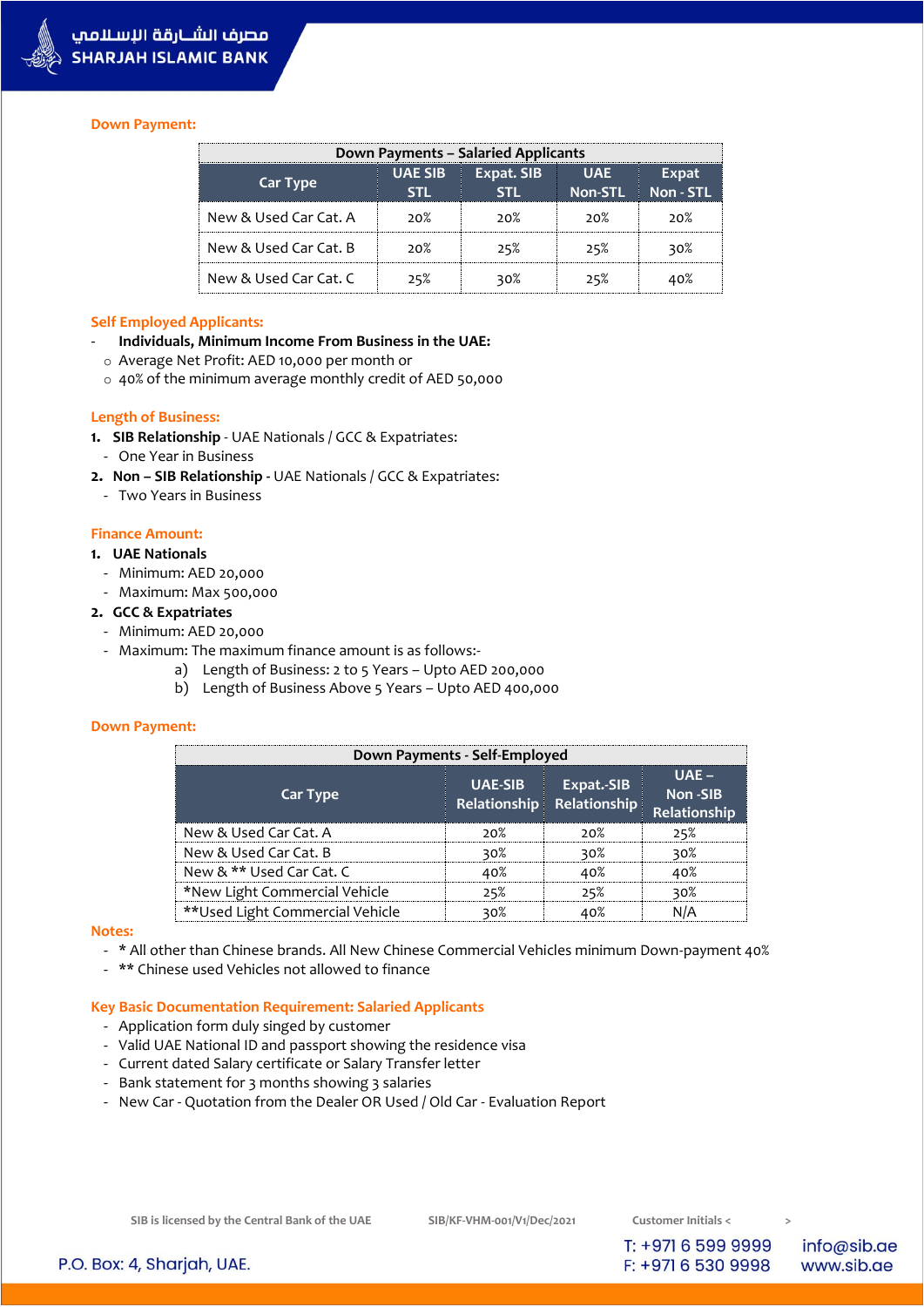

**Key Basic Documentation Requirement: Self Employed Applicants**

- Application form duly singed by customer
- Valid UAE National ID and passport showing the residence visa
- Current dated Salary certificate or Salary Transfer letter
- Bank statement for 6 months Personal and / OR Business
- New Car Quotation from the Dealer OR Used / Old Car Evaluation Report
- Trade License
- Copy of Chamber of Commerce Registration Memorandum & Articles of Association

## **Current Profit Rates:**

| Car Finance Profit Rates - Flat p.a.     |                        |                     |                 |  |
|------------------------------------------|------------------------|---------------------|-----------------|--|
|                                          | <b>Salary</b>          | <b>Profit Rates</b> |                 |  |
| <b>Customer Segment</b>                  |                        | <b>New Car</b>      | <b>Used Car</b> |  |
| Salaried - SIB Salary<br>Transferred     | 5-9.99 K               | 3.25%               | 3.95%           |  |
|                                          | 10 - 29.99 K           | 2.89%               | 3.39%           |  |
|                                          | Salary Above 30 K only | 2.74%               | 3.24%           |  |
| Salaried - SIB Non-Salary<br>Transferred | $5 - 9.99$             | 3.50%               | 4.20%           |  |
|                                          | $10 - 29.99$           | 3.14%               | 3.64%           |  |
|                                          | Salary 30k and above   | 2.99%               | 3.49%           |  |
| Self-employed - All segments             | N/A                    | 3.50%               | 4.50%           |  |

### **Fees and Charges:**

| Ser.           | <b>Service</b>                                                                                             | <b>Fees</b>                                               |
|----------------|------------------------------------------------------------------------------------------------------------|-----------------------------------------------------------|
| 1              | Deal cancellation (after issuance of Local Purchase Order)                                                 | AED 100                                                   |
| $\overline{2}$ | Documentation Fee - Salaried customers                                                                     | 1.00% on the finance amount<br>(min. AED 500, max. 2,000) |
| 3              | Documentation Fee - Self-employed customers                                                                | 1.25% on the finance amount<br>(min. AED 600)             |
| 4              | Cheque return fee (any cheque, deposited with the bank to<br>pay the monthly installment, returned unpaid) | AED 100                                                   |
| 5              | Installment postponement / deferment fee                                                                   | AED 100                                                   |
| 6              | Rescheduling of liability                                                                                  | AED 250                                                   |
| 7              | Late payment fee (undertaking to donate clause)                                                            | AED 500                                                   |
| 8              | Liability letter / No liability letter                                                                     | AED <sub>60</sub>                                         |
| 9              | Change of Installment Due Date                                                                             | AED 200                                                   |
| 10             | Mortgage and mortgage release                                                                              | Free                                                      |
| 11             | Early settlement                                                                                           | 1.00% of outstanding                                      |
| 12             | Partial payment                                                                                            | 1.00% of the partial payment<br>amount                    |
| 13             | No Objection Certificate to Traffic Department                                                             | Free                                                      |

#### **Notes:**

- Above mentioned fees and charges do not include the Value Added Tax (VAT)
- Any application or documentation fees that have been paid to Sharjah Islamic Bank are non-refundable
- Any Fees and Charges (whether demanded or not) will be collected from any of customer account with the Bank
- Details of our Fees and Charges are set out on the Schedule of Services and Tariffs which is available on our website: www.SIB.ae and we will also inform customers of any charge we make if they request any service
- We can change the amount of our Fees and Charges and introduce new or different Fees and Charges to reflect the cost of the work or service involved or for any other reason whatsoever. Customer will therefore

**SIB is licensed by the Central Bank of the UAE SIB/KF-VHM-001/V1/Dec/2021 Customer Initials < >**

T: +971 6 599 9999 F: +971 6 530 9998

info@sib.ae www.sib.ae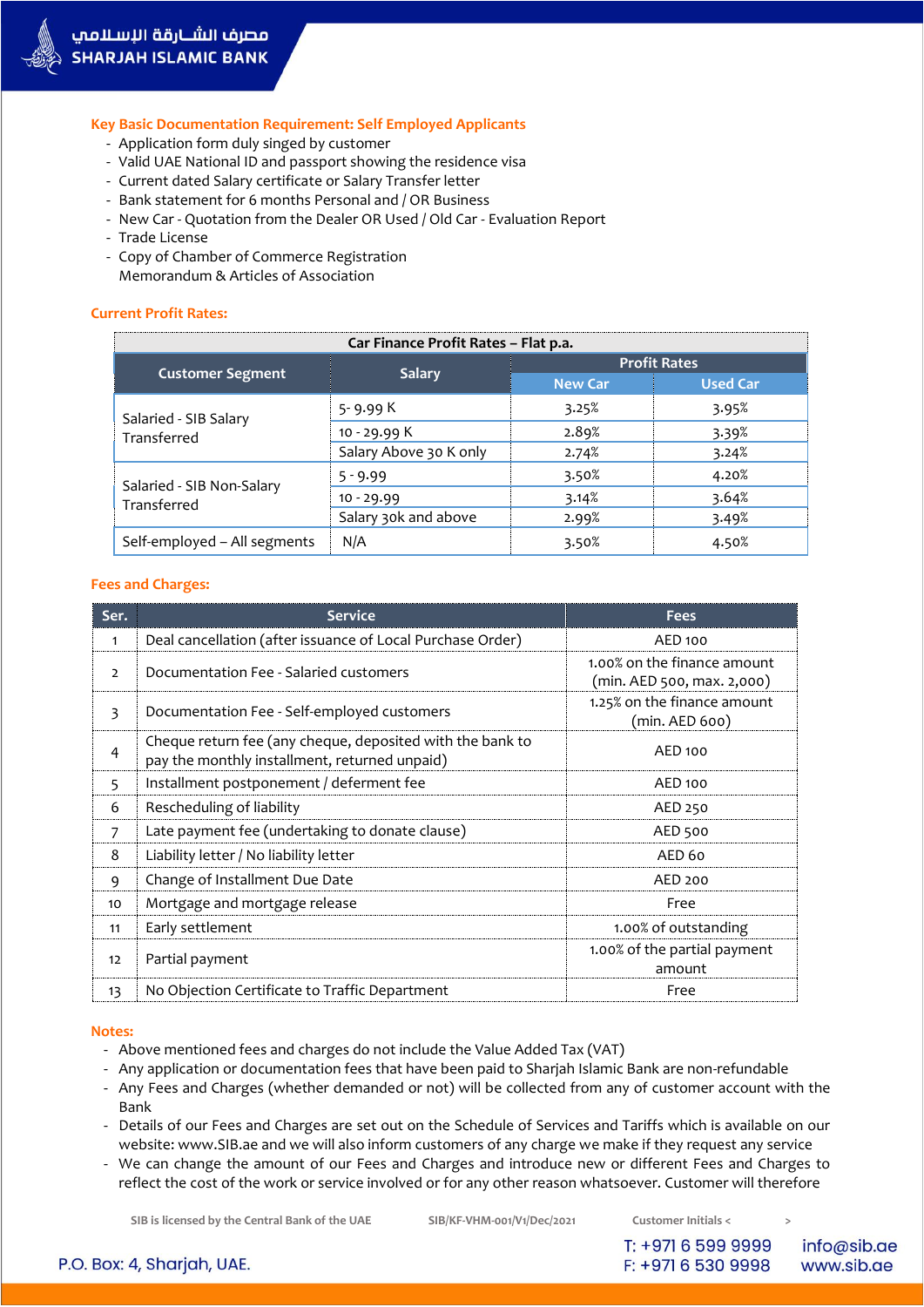need to ensure they refer to the latest Schedule of Services and Tariffs. Where we change the amount of our Fees and Charges, we will provide customers with notice as required by law and regulation

- The customer shall have the right to have a Cooling-Off period, of 5 complete business days commencing from the time of signing the contract for the relevant finance, hence if the customer opted to terminate the contract within the cooling off period, the bank has to refund to it any related fees and direct costs already incurred by the customer. However, if the customer, within the cooling off period, disposed of/acted on the subject of the contract in any manner, its right under the cooling off period will cease. The customer may also waive its right in the cooling off period by its written consent. For more information, please review the relevant form issued along with the finance approval

# **Calculation and Charging of profit:**

- $-$  Profit is payable monthly or as approved by the Bank.
- Profit is calculated on the basis of a 360 days calendar year and accrues daily, however sale price agreed upon in the contract is not be subject to any change

# **Monthly Payments:**

- Customer must make the Monthly Payments on the dates they are due until they have paid off the whole of the Car agreed Sale Price (cost + profit).
- The finance amount, will be calculated as per the below illustrative example: Example: Finance amount of **AED 200,000, Tenure of 5 years, and Profit rate of 2.74% flat p.a**., finance details will be as follows:
	- Documentation Fee : AED 2,100 (inclusive of VAT)
	- Total Profit amount : AED 27,795.78
	- **Monthly Installment : AED 3,796.60**
- 
- -

## **Note: Above outlined finance details in the example are for illustrative purpose only and may vary based on customer type, segment, car type and any other factor the Bank deem suitable for as per Bank's policy**

# **Finance Termination Amount:**

Where the Contract is terminated/early settled during the contract term, the termination amount shall be the aggregate of the following:

- a) Principal outstanding balance amount
- b) Unpaid profit amount as of termination date
- c) Any amount representing the costs of insurance (including any insurance undertaken on behalf of the customer in accordance with the terms of the contract) and taxes incurred by the Bank
- d) Early settlement amount calculated at a percentage of the outstanding balance amount set out in the above Fees and charges section
- The finance termination/early settlement amount, will be calculated as per the below illustrative example: **Example:** Finance outstanding amount of AED 139,533.10 with the settlement date of after 14 days:
	- Finance outstanding amount : AED 139,533.10
	- Accrued Un-paid Profit amount : AED 2,190.07
	-
- -
- **Total Amount to Settle : AED 143,188.27**

Early Settlement Fee : AED 1,465.10 (inclusive of VAT)

**Note: Above outlined finance details in the example are for illustrative purpose only and may vary based on the settlement request, settlement date, customer type and any other factor the Bank deem suitable for as per Bank's policy**

**Warning: If you do not keep up your settlement/payments on time then:**

- **1- You may lose your car, being mortgaged against your liability**
- **2- Your account will go into arrears which may affect your credit rating and may limit your ability to access/obtain financing in the future**

**SIB is licensed by the Central Bank of the UAE SIB/KF-VHM-001/V1/Dec/2021 Customer Initials < >**

T: +971 6 599 9999 F: +971 6 530 9998

info@sib.ae www.sib.ae